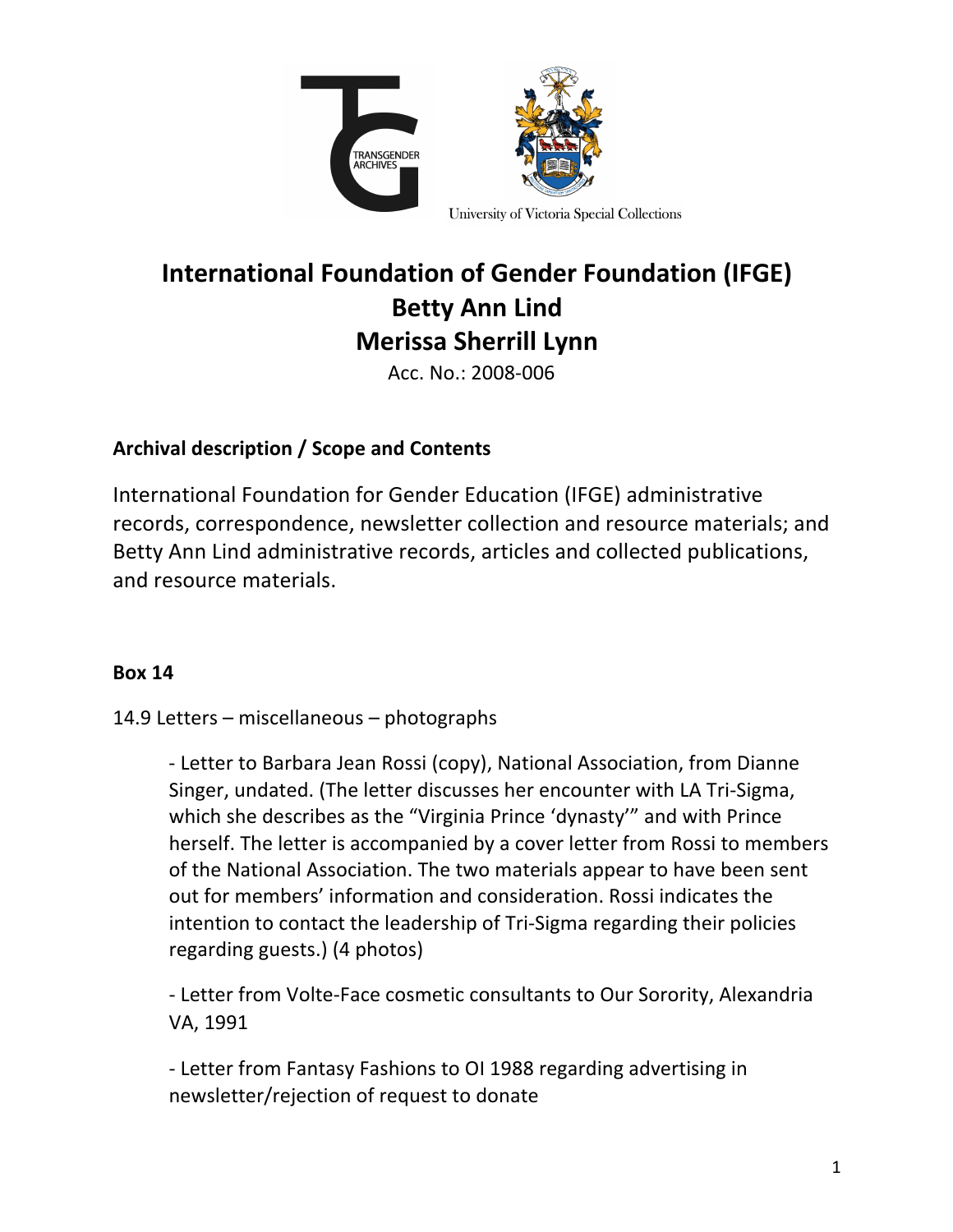- Gateway Gender Alliance, 1981

- Letter from Nikki Bee, founder of Serenity, Hollywood, Florida, to Betty Ann Lind regarding Tri-Ess's policy of heterosexual-only membership

- Correspondence about the group

- Letter and material about Philadelphia Transsexual Support Group, 1988

- Letter to Betty Ann Lind from Long Island Femme Expressions (LIFE) heterosexual TV group, 1986

- Letter to Betty Ann Lind from Roger Peo, regarding his complete PhD on women who relate to males who cross-dress, with summary of results attached; 1983 letter in which he describes his research and attaches questionnaire to be distributed at Fantasia Fair

- Letter from Barbara Fortune, As A Woman Group, New York, to editor, Our Sorority, with attached personal story, "My Life of Living A Lie," for publication, 1986

14.10 Lifestyles Convention program and events information, 1986-1988

- National TV Events - An Educational Arm of Joyce Dewhurst Events -Fantasy Festival, 1981-1983 - Washington Baltimore Alliance  $-$  schedule of events, 1986-1988 

14.11 Newsletters - The Taste of Success - The Voice of Success, 1981-1983 (GGA Florida) 

– - TV Party News, 1985 

- Mini-Skirt News publishing / Susan Hall Enterprises

- Don't miss your monthly (drag newspaper) – undated

14.12 Newsletters – Keeping in Touch, 1983 –

- "A Decade of Show Stoppers" – Fanny Brice and Rock Hudson, 1980

- The Academy Awards of Washington, Inc. – 22<sup>nd</sup> Annual Miss Gay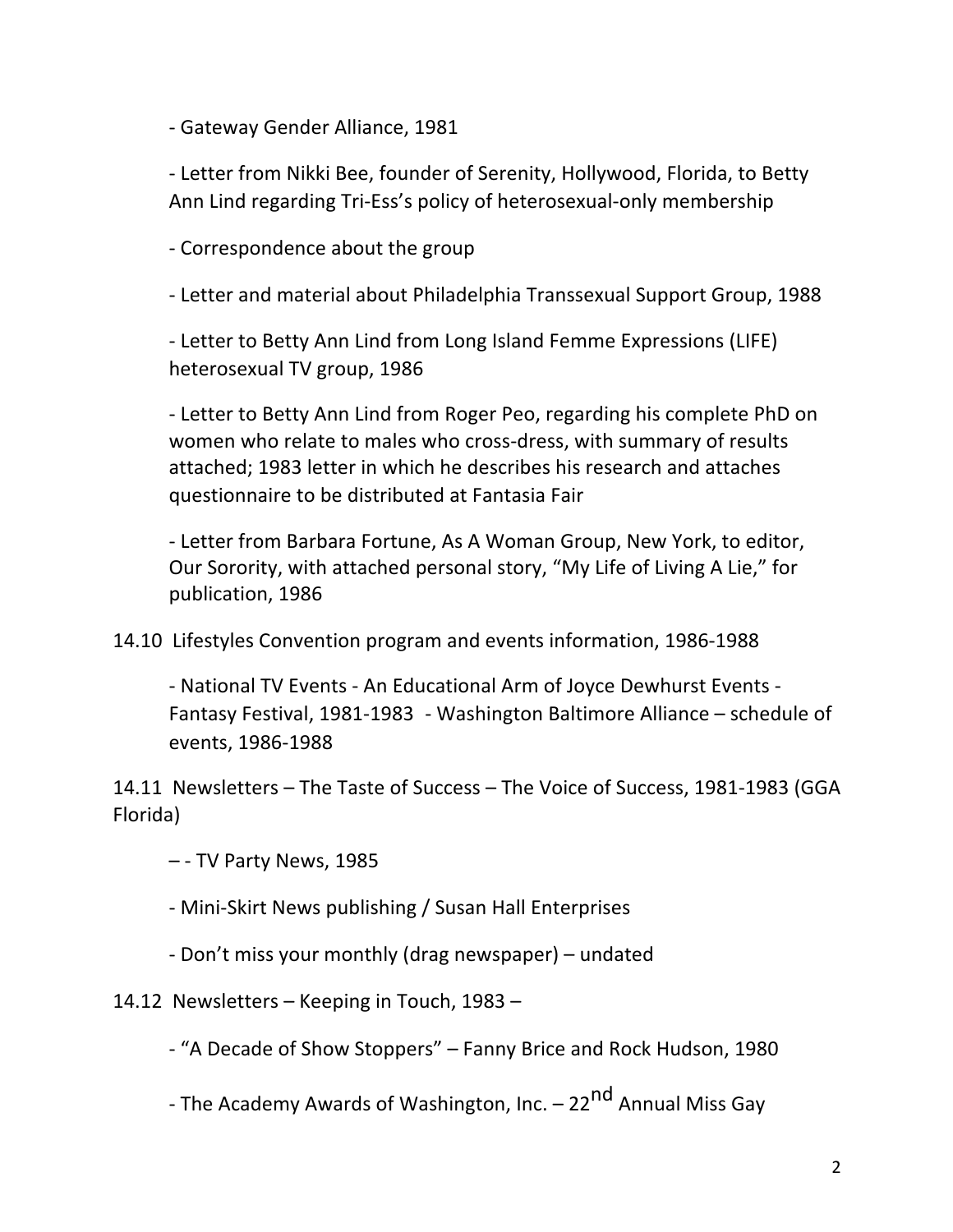Universe Ball, 1986

- IFGE Convention program, 1987

- Woman's World, March 10, 1987 - Article: "My Husband The Crossdresser." 

#### 14.13 Letters – Miscellaneous

- Letter from Kimberly Grant to Ariadne Kane, OI, undated, regarding changes to groups supporting TS, TG & TV communities in Northern NJ.

- Letter requesting entry from Maine Alliance for Gender Identity Issues to go in the support group section of OS, 1987

- Outreach Inst. announcement and planning, Fantasia Fair 1988

- Alpha Omega notification of name change, 1986

- Letter to Betty Ann Lind, asking about writing for Our Sorority, 23/10/86

- Printout of emails on gender issues

- Letter from Transition Support, Ontario, advising address change, June 10, 1988

- Letter from Patricia Fisher of Montreal regarding FACT Quebec, and including her resume, 1988

- Letter from member of Edmonton Expressions Group (Kathleen Williams), Oct. 18, 1986 (2 photos)

- Letter from club president to Our Sorority 1987 asking for mutual permission to reprint articles; Canadian Crossdressing Survey original, coordinated by Julie Vaillancourt of Quebec

- Letter from Rubert Ray, Metamorphosis Medical Research Foundation, Toronto, 1985 to Betty Ann Lind, brochure on organization, information on

aims, membership fees etc.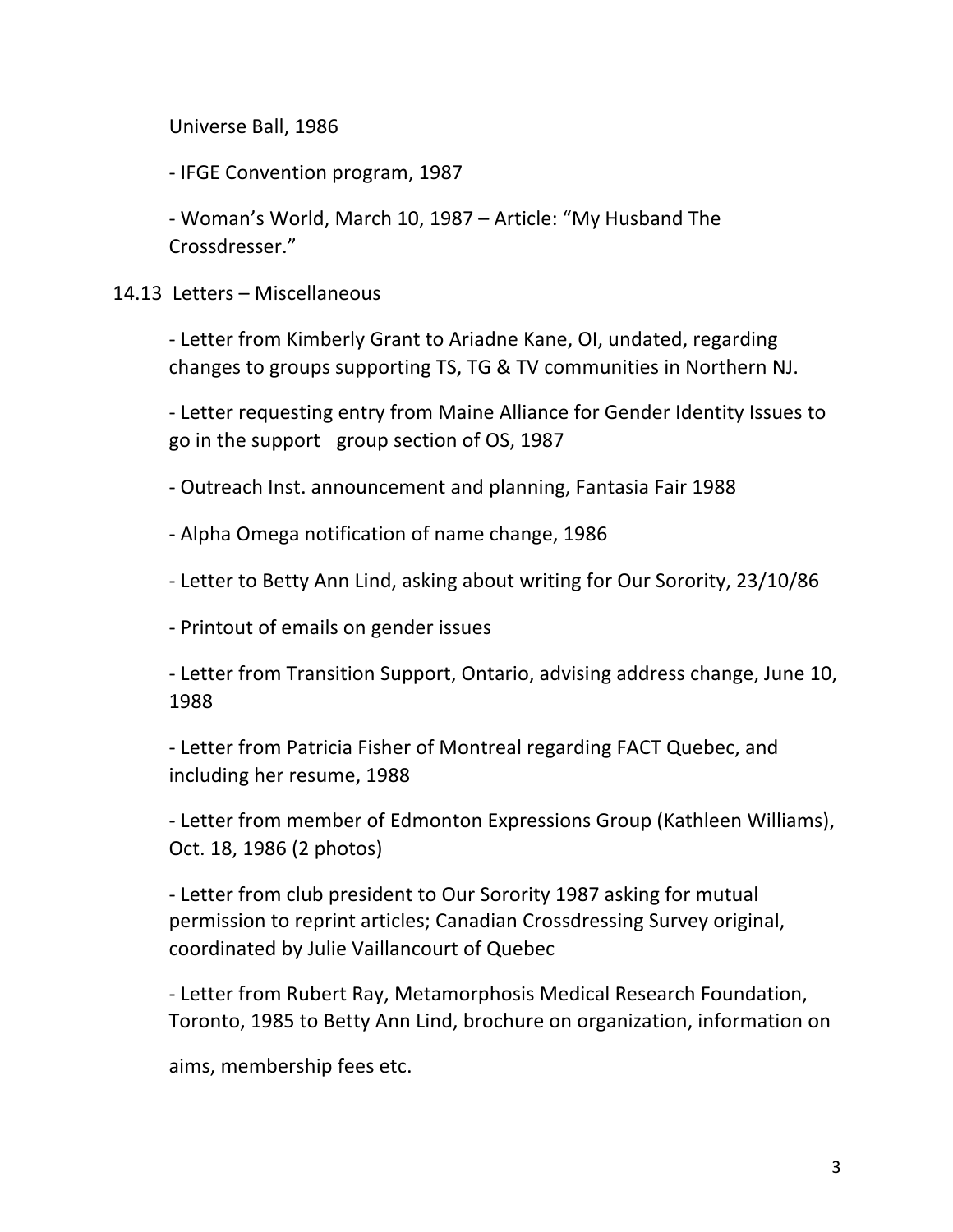- Letter from Philip Salem (fairly gossipy) to Betty Ann Lind with Salem article "The U.S. Transvestite/Transsexual Contact Service" from Get Kinky 7 and newspaper clipping (photocopy) of Seattle TVs attached, 1985

14.14 Miscellaneous publications and Reports, 1979-1998

- Anwernekenhe 11: Report of the Second National Indigenous Australian Gay Men and Transgender Peoples Conference, 1998

- Info sheet about Indiana Crossdresser Society, undated

- The Boudoir, "Very Special Gals" newsletter 1981 (Florida); letters about VSG membership form; application form for membership of International Alliance for Male Feminism

- Windy City Chapter, National Gender Alliance, brief "newsletter" 1986-1987, registration forms and description; Spring Fling Chicago Style, 1985

- GGA (Gateway Gender Alliance) document asking members about dues, venues, workshops, etc.

- Delta Chi Chapter: RE: Report on the Sorority – By-Laws; The Woman in Your Life - How Does She Sound?  $-$  Shopping as a Woman  $-$  information sheets

- He, She, We, They: Partners of Cross Dressers by The Derby TV/TS Helpline/Beaumont Society/Outreach Institute, 1988. Contains articles by Lind  $-$  letter inserted, thanking Lind for permission to use her articles.

- Minette: Recollections of a Part-time Lady (copy), donated by Betty Ann Lind, 1979

14.15 Dream, Seattle, 1978-1980 - associated correspondence - Fantasia Fair 1979 registration & Fashion and Beauty course – Fantasia Fair 1980 newsletter

14.16 Articles and Review by Betty Ann Lind: - Going Public - Partners of Distressed Transvestites (A review, by Betty Ann Lind) - Some notes on the History of the Male Actions

14.17 Correspondence – miscellaneous – general, 1981-1990 (3 photos)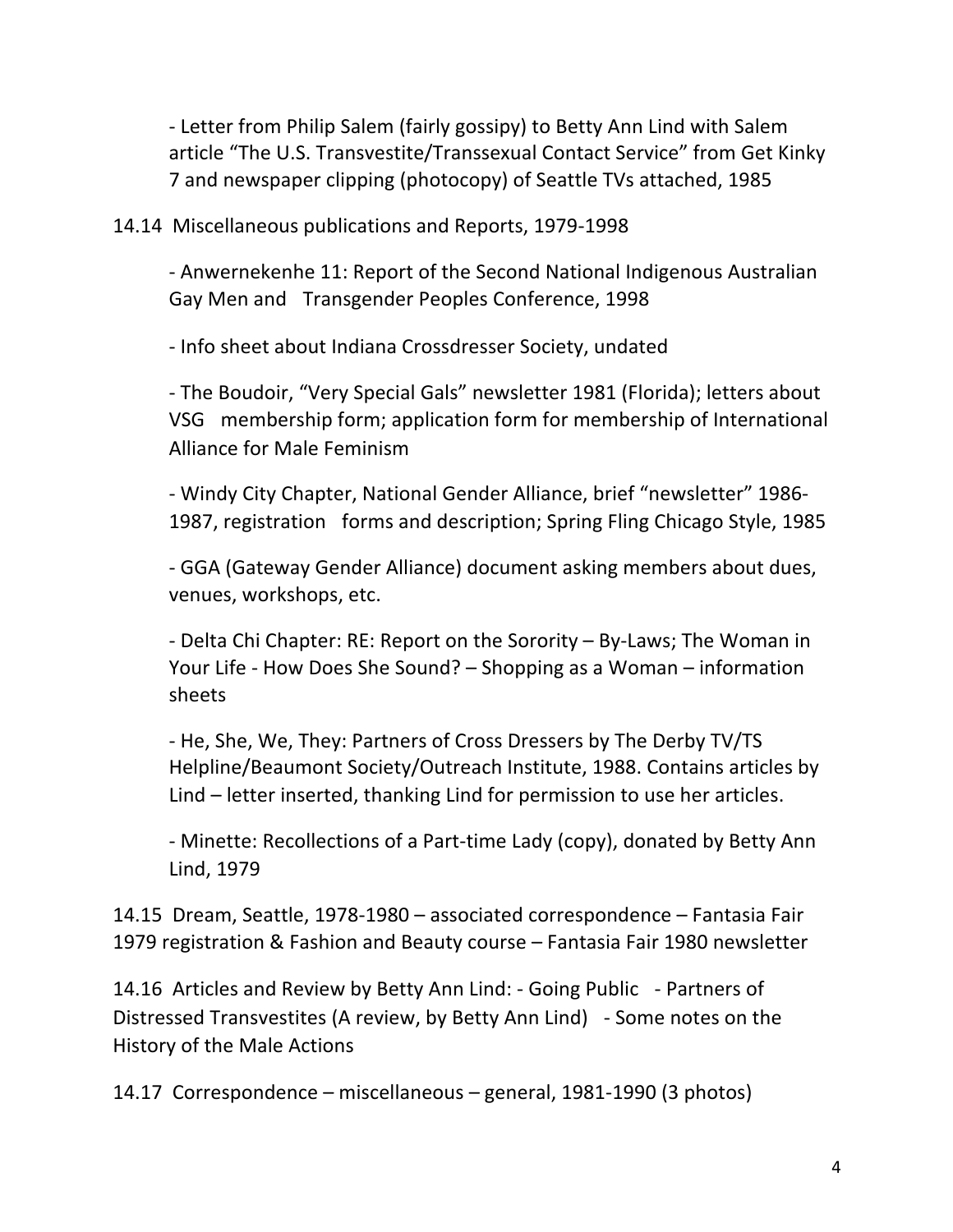14.18 EROS, Spring 1962, volume 1, number 1

14.19 Roses Still Have Thorns, by Mikki Beth D'Aucelli, April 1, 1991 (Photocopy)

14.20 Correspondance – articles – cartoons – photographs, 1989-1990 (5 photos)

### **Box 15:**

15.1 The Passionate Transvestite – Fiction, by Miss Donna Frasee alias Donne Frasee, vols  $1-2$  – photocopy, undated

15.2 Short stories: Volume 15 - undated (photocopies)

- Danish Training School
- Dickie's Diary
- Everybody's Doing it Now, by Dorothea Schultz
- Freddie and Jean, by Joan
- The Garments of a Girl
- George Becomes Janet
- Her Majesty's Personal Slave

15.3 IFGE (International Foundation for Gender Education) – correspondence – articles – pamphlets, 1978-1996 $(1)$ 

15.4 IFGE (International Foundation for Gender Education) – correspondence –  $articles - pamphlets, 1978-1996 (2)$ 

15.5 Correspondence – annual reports – articles – pamphlets, 1983-1997 (1)

15.6 Correspondence – annual reports – articles – pamphlets, 1983-1997 (2) – Letter to Merissa Sherrill Lynn in role as Director of IFGE, as founder of Tiffany Club, and as editor of TV- TS Tapestry

15.7 Correspondence – annual reports – articles – pamphlets, 1983-1997 (3)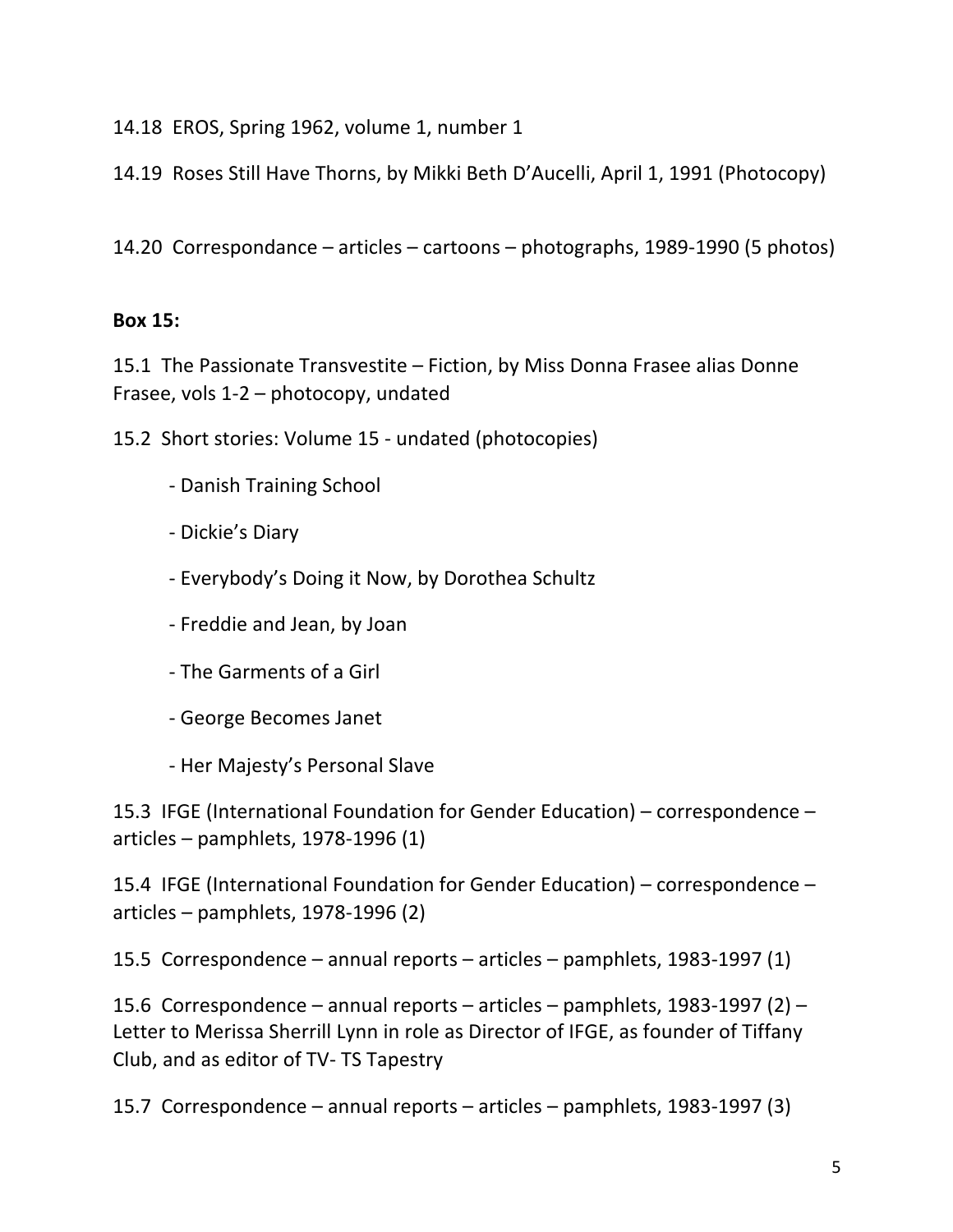15.8 Correspondence  $-$  annual reports  $-$  articles  $-$  pamphlets, 1983-1997 (4)

15.9 Correspondence – annual reports – articles – pamphlets, 1983-1997 (5)

15.10 Correspondence – annual reports – articles – pamphlets, 1983-1997 (6)

15.11 Correspondence – annual reports – articles – pamphlets, 1983-1997 (7)

15.12 Gender Dysphoria Teams and Surgeons, compiled by the Janus Information Facility,  $1978 - A$  Guide to Gender Dysphoria, 1996

15.13 Newspaper and magazine clippings, 1983-1995

15.14 Publications and articles, 1978-1996, undated (1)

- Dialogue of Strangers (Dance of the Dialectic), by Rupert Ray-Gauthier

- The Commonwealth of Australia, by Rosemary Coates

- An Epidemiological and Demographic Study of Transsexuals in the Netherlands by Paul J. van Kerster...., 1996

- Hormone Treatment in Transsexuals, by Henk Asscheman and Louis J.G. Gooren, 1992

- The Influence of Hormone Treatment on Psychological Functioning of Transsexuals, by Peggy T. Cohen-Kettenis and Louis J.G. Gooren, 1992

- A Sex Difference in the Human Brain and its Relation to Transsexuality, by Jian-Ning Zhou, 1995

- Safety of Cyproterone Acetate: Report of Active Surveillance: Original Report, 1997

- Gender Differences in Behaviour: Activating effects of Cross-sex Hormones, 1995

- Essays on Transsexualism: a collection of papers and presentations, by Professor Louis Gooren

- Transsexualism, Introduction and General Aspects of Treatment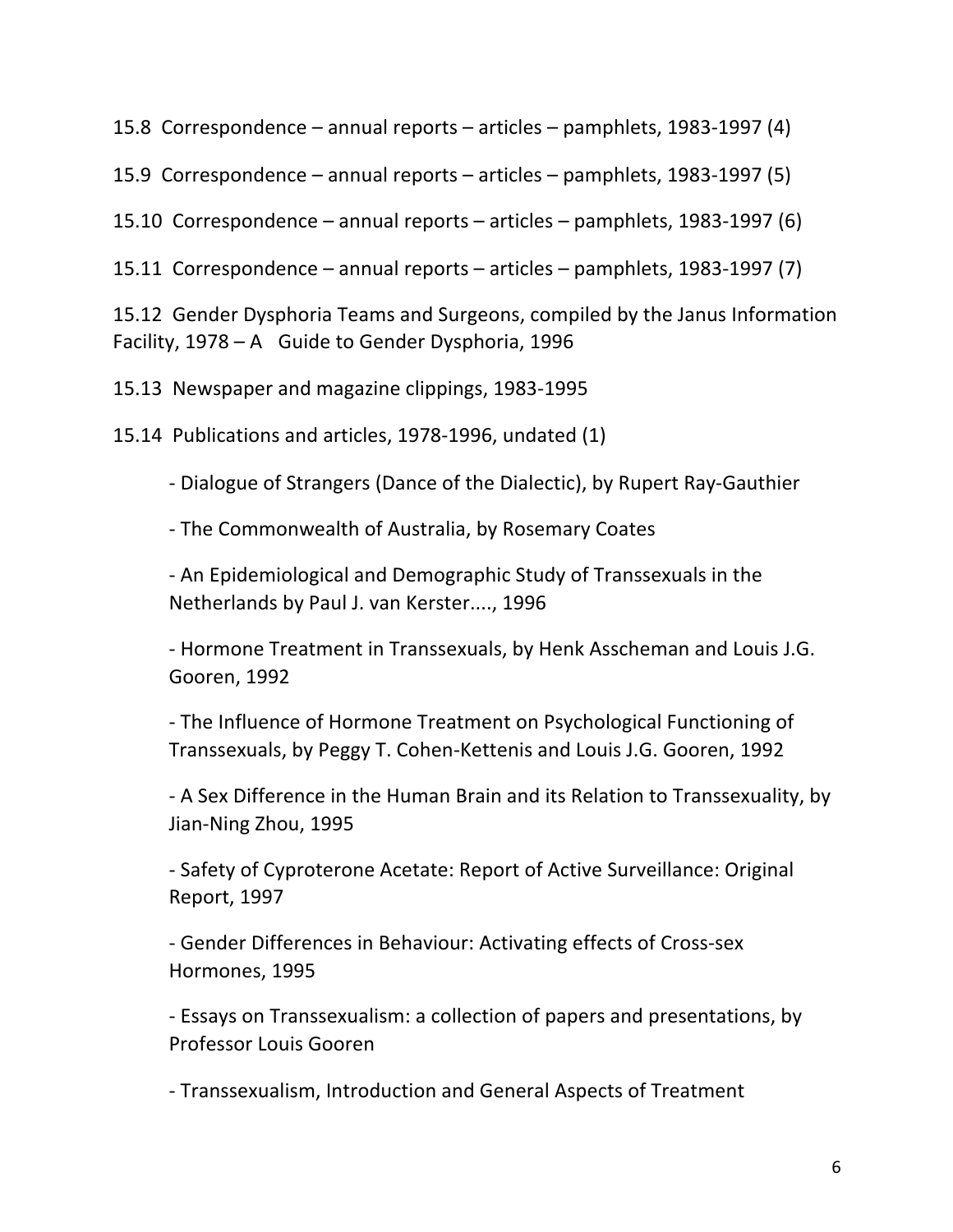- Gender role reversal among postoperative transsexuals

- An Epidemiological and Demographic Study of Transsexuals in the Netherlands

- Hormones and Me, by Sally Douglas

- Vandalized Vanity; Feminine Physiques Betrayed and Portrayed

- The Porn Prof on Trial, by Jon Wiener, The National, 1993

- Transvestism: A Survey of 1032 Cross-Dressers, by Richard F. Docter and Virginia Prince, 1997

- 2<sup>nd</sup> Annual International Conference on Transgender Law and Employment Policy, 1993

15.15 Publications and Articles, 1978-1996, undated (2)

- The Military Law Project
- High-Heel Neil, by John Berendt
- Psychiatric Misadventures, by Paul R. McHugh

- Transcending and Transgendering: Male-to-Female Transsexuals, Dichotomy and Diversity, by Anne Bolin, [1994]

- Births, Deaths, and Marriages Registration Bill, introduction (copy)
- Confusion, by Abby M. Greene

- Professional & Consumer Advisory Committee and Addendum of Essays: An Invitation to Participate

- Dykes and (Ugh!) male to Female Transsexuals, by Tala Brandeis

- Interview notes with Richard Doctor

- Self-Labeled Sexual Orientation, Sexual Behavior, and Knowledge About Aids: Implications for Biomedical Research and Education Programs, by